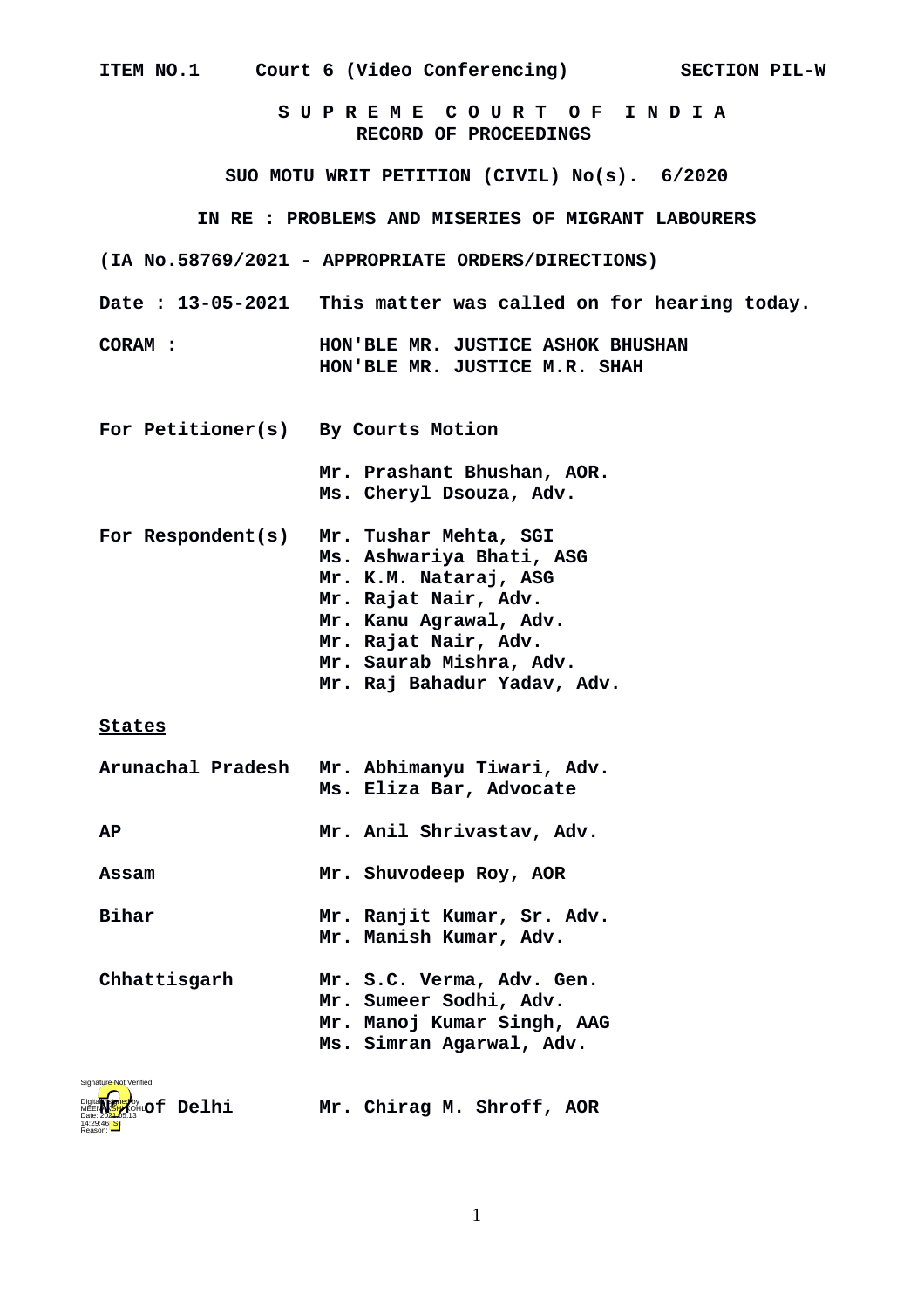| Goa              | Mr. Arun R. Pedneker, Adv.<br>Mr. Sachin Patil, AOR<br>MS. Mukti Chowdhary, Adv.                                                                                         |
|------------------|--------------------------------------------------------------------------------------------------------------------------------------------------------------------------|
| Gujarat          | Mr. Tushar Mehta, SG<br>Mrs. Manisha Lavkumar, Sr. Adv.<br>Ms. Deepanwita Priyanka, AOR.                                                                                 |
| Haryana          | Mr. Anil Grover, Sr. AAG<br>Ms. Noopur Singhal, Advocate<br>Mr. Satish Kumar, Advocate<br>Mr. Sanjay Kumar Visen, AOR                                                    |
| H.P.             | Mr. Abhinav Mukerji, AOR<br>Mrs. Bihu Sharma, Adv<br>Ms. Pratishtha Vij, Adv.                                                                                            |
| <b>Jharkhand</b> | Mr. Tapesh Kumar Singh, Adv.<br>Mr. Kumar Anurag Singh, Adv.<br>Mr. Aditya Pratap Singh, Adv.<br>Mrs. Bhaswati Singh, Adv.<br>Mr. Anando Mukherjee, Adv.                 |
| J&K              | Ms. Shashi Juneja, Adv.<br>Ms. Pinky Behera, Adv.                                                                                                                        |
| Karnataka        | Mr. Shubhranshu Padhi, Adv.                                                                                                                                              |
| Kerala           | Mr. Jishnu M.L., Adv.<br>Ms. Priyanka Prakash, Adv.<br>Ms. Beena Prakash, Adv.<br>Mr. G. Prakash, AOR                                                                    |
| Maharashtra      | Mr. Rahul Chitnis ADV.<br>Mr. Sachin Patil, AOR<br>Mr. Aaditya A. Pande, Adv.<br>Mr. Geo Joseph, Adv.                                                                    |
| Manipur          | Mr. Pukhrambam Ramesh Kumar, Adv.<br>Ms. Anupama Ngangom, Adv<br>Mr. Karun Sharma, Adv                                                                                   |
| Meghalaya        | Mr. Amit Kumar, Advocate General<br>Mr. Avijit Mani Tripathi, Advocate On Record<br>Mr. Shaurya Sahay, Adv.<br>Mr. Chetan Joshi, Adv.<br>Mr. Aditya Shanker Pandey, Adv. |
| M.P.             | Mr. Sunny Choudhary, AOR<br>Mr. Kameshwar Nath Mishra, Adv.<br>Mr. Arjun Garg, Adv.                                                                                      |
| Mizoram          | Mr. Siddhesh Kotwal, Adv.                                                                                                                                                |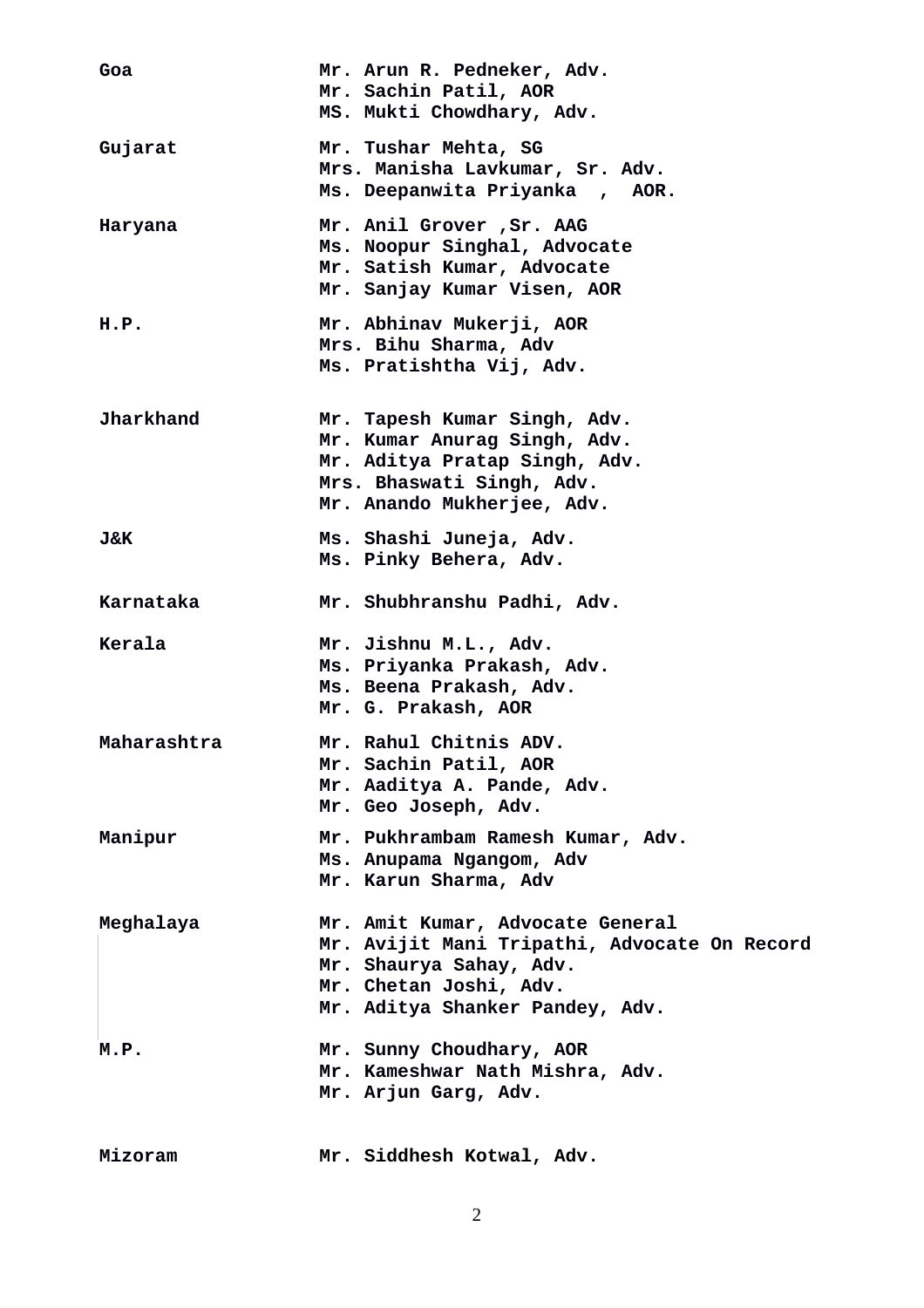|                   | Ms. Astha Sharma, Adv.<br>Ms. Arshiya Ghose, Adv.                                                                                                                          |
|-------------------|----------------------------------------------------------------------------------------------------------------------------------------------------------------------------|
| Nagaland          | Ms. K. Enatoli Sema, AOR<br>Mr. Amit Kumar Singh, Adv.<br>Mr. Apratim Animesh Thakur, Adv.<br>Ms. Prachi Hasija, Adv.                                                      |
| Odisha            | Mr. Ashok Parija, Adv. Gen.<br>Mr. Sibo Sankar Mishra, AOR                                                                                                                 |
| Punjab            | Mr. Karan Bharihoke, Adv.<br>Ms. Neha Sahai Bharihoke, Adv.                                                                                                                |
| Rajasthan         | Dr. Manish Singhvi, Sr. Adv.<br>Mr. Sandeep Kumar Jha, AOR                                                                                                                 |
| <b>Sikkim</b>     | Mr. Raghvendra Kumar, AOR<br>Mr. Anand Kumar Dubey, Adv.<br>Mr. Narendra Kumar, AOR                                                                                        |
| Tripura           | Mr. Shuvodeep Roy, AOR                                                                                                                                                     |
| <b>Tamil Nadu</b> | Mr. Jayanth Muthuraj, AAG<br>Mr. M. Yogeshkanna AOR                                                                                                                        |
| Telangana         | Mr. S. Udaya Kumar Sagar, Adv.<br>Ms. Sweena Nair, Adv.                                                                                                                    |
| U.P.              | Ms. Garima Prashad, AOR                                                                                                                                                    |
| Uttarakhand       | Dr. Abhishek Atrey, Advocate<br>Ms. Vidyottma Jha Advocate<br>Ms. Ambika Atrey, Advocate                                                                                   |
| West Bengal       | Mr. Suhaan Mukerji, Adv.<br>Mr. Vishal Prasad, Adv.<br>Mr. Nikhil Parikshith, Adv.<br>Mr. Abhishek Manchanda, Adv.<br>Mr. Sayandeep Pahari, Adv.<br>For PLR Chambers & Co. |
| <u>UTs</u>        |                                                                                                                                                                            |
| A&N island        | Mr. K.V. Jagdishvaran, Adv.<br>Ms. G. Indira, AOR                                                                                                                          |
| Chandigarh        | Mr. Nikhil Goel, Adv.<br>Mr. Naveen Goel, Adv.<br>Mr. Dushyant Sarna, Adv.                                                                                                 |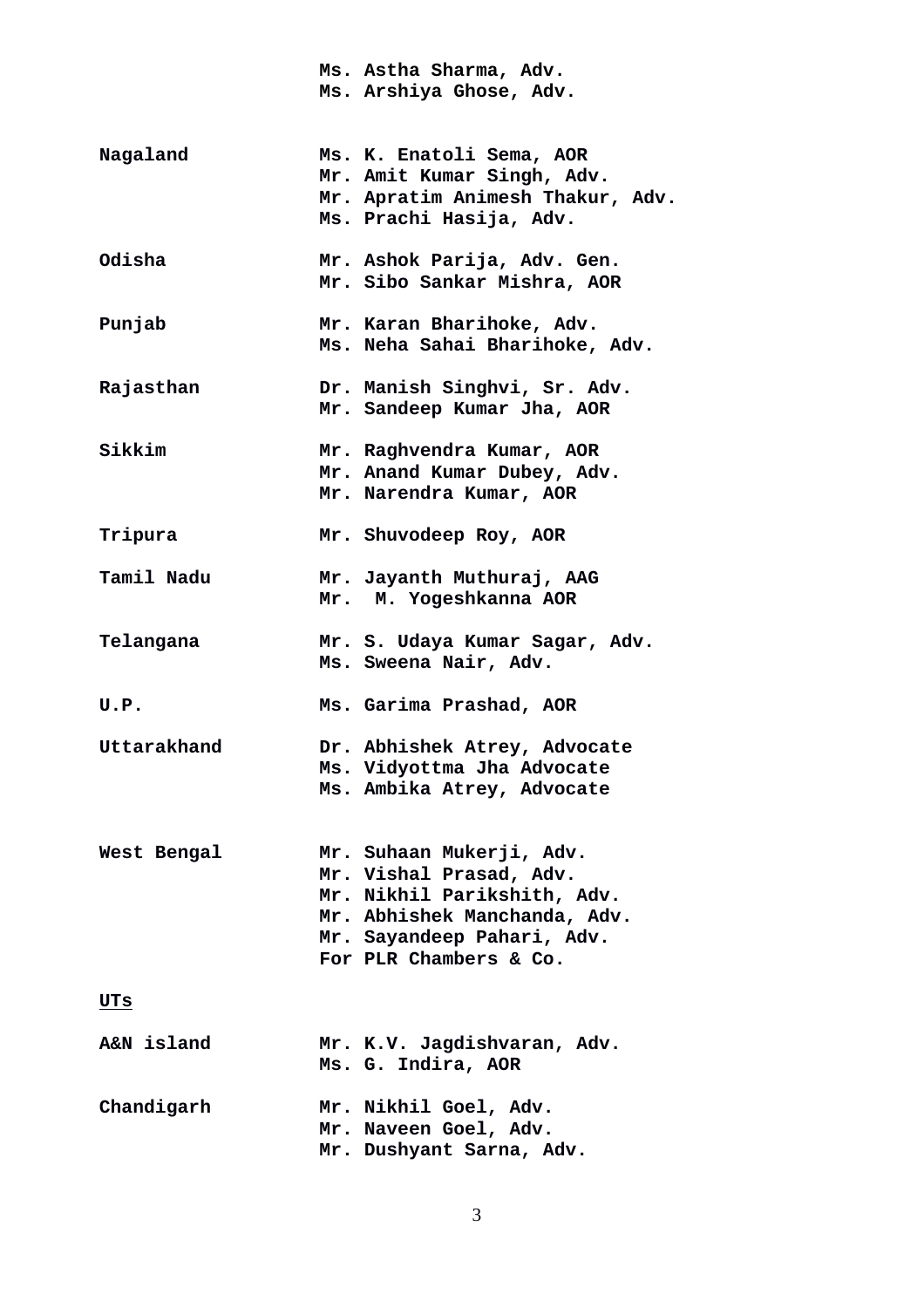|                       | Mr. Vinay Mathew, Adv.                                                                                                                                    |
|-----------------------|-----------------------------------------------------------------------------------------------------------------------------------------------------------|
| <b>D&amp;N Haveli</b> | Mr. Tushar Mehta, SG<br>Mr. K.M. Nataraj, ASG<br>Mr. Kanu Agarwal, Adv.<br>Mr. Rajat Nair, Adv.<br>Mr. Saurabh Mishra, Adv.<br>Mr. Raj Bahadur Yadav, AOR |
| Ladakh                | Ms. Shashi Juneja, Adv.<br>Ms. Pinky Behera, Adv.                                                                                                         |
| Lakshadweep           | Mr. Raj Bahadur Yadav, Adv.                                                                                                                               |
| Puducherry            | Mr. V. G. Pragasam, AOR<br>Mr. S. Prabu Ramasubramanian, Adv.                                                                                             |
| 51726                 | Mr. Nitin Mishra, Adv.<br>Ms. Mitali Gupta, Adv.                                                                                                          |
| 49685-86              | Mr. Colin Gonsalves, Sr. Adv.<br>Mr. Gunjan Singh, Adv.                                                                                                   |
| <b>NHRC</b>           | Mr. Mohit Paul, Adv.<br>Ms. Sunaina Phul, Adv.                                                                                                            |

 **UPON hearing the counsel the Court made the following**

## **O R D E R**

**We have heard Shri Prashant Bhushan, learned counsel for the applicant, Shri Tushar Mehta, learned Solicitor General of India, Shri Ashok Parija, learned Advocate General of Odisha, Shri Rahul Chitnis, learned counsel for the State of Maharashtra and other learned counsel.**

**[1] This IA has been filed in Suo Motu Writ Petition (Civil) No.6 of 2020 (In Re: Problems and Miseries of Migrant Labourers).** 

**[1.1] In the year 2020 when the Nationwide lockdown was**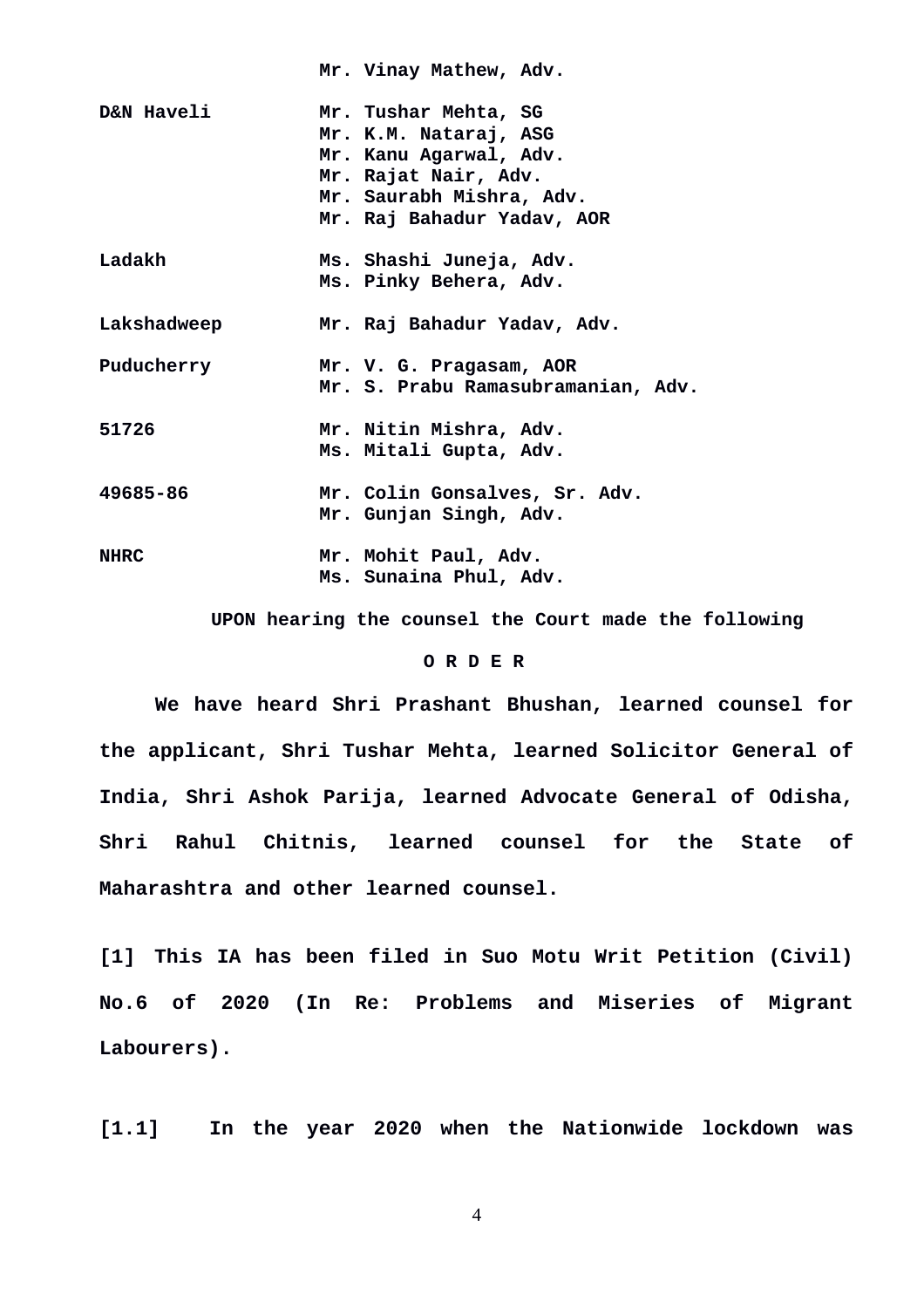**imposed on 24.03.2020 migrant labourers were the great sufferers because of cessation of their employment, they being left with no financial support to sustain themselves they were large exodus from metro cities like Delhi and Bombay.**

**[1.2] This Court in the writ petition has issued various directions including orders dated 09.06.2020 and 31.07.2020. This Court on 09.06.2020 and 31.07.2020 had directed all the States and Union Territories to provide transport to all stranded migrant workers within 15 days. In view of the surge of second wave of COVID-19 which witnessed after March, 2021, NCT of Delhi and other States have brought fresh restrictions, night curfews and lockdowns in April, 2021. The applicant pleads that in April, 2021 due to restrictions, curfews and lockdowns in the State of NCT of Delhi, State of U.P., State of Haryana in the entire NCR region, there has been loss of livelihood of migrant labourers and they have started to moving to their home Districts fearing that lockdown may continue bringing more miseries to them. The applicant highlights that exorbitant fares being charged from migrant labourers who wanted to go home by private bus owners ranging from 4 to 5 times of normal fares. The applicant prays that the last year Central**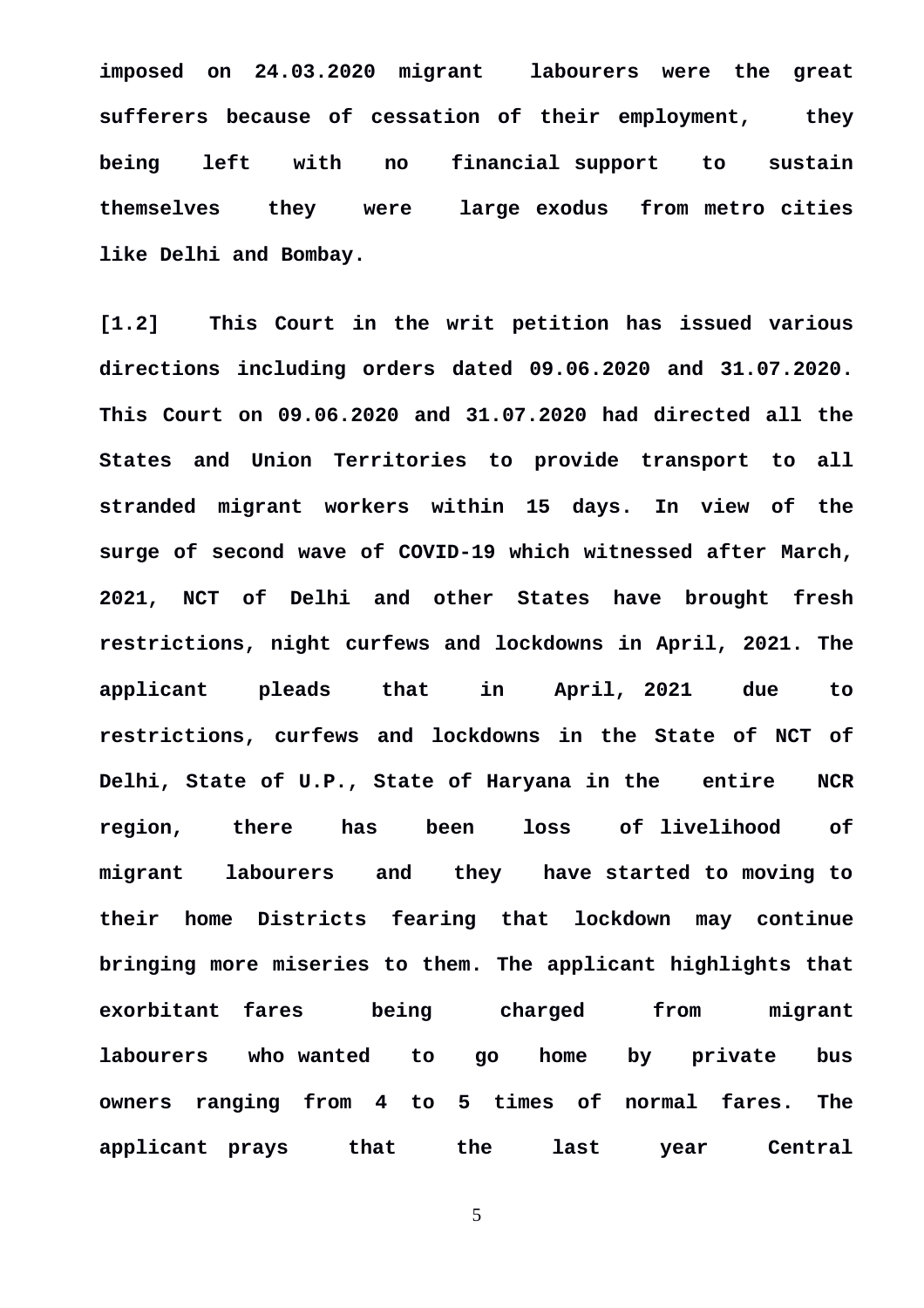**Government has announced Atma Nirbhar Bharat Scheme where for the period of two months May and June, 2020, 5 kgs of food grains and one kg of pulses were declared to be given to the migrant labourers who were not covered by the Public Distribution System under the National Food Security Act. The applicant also referred to Pradhan Mantri Garib Kalyan Ann Yojana. The applicant's prayer is that the Central Government and State Governments immediately put in place mechanisms to provide rations to all migrant workers and their families who have been excluded from the National Food Security Act and PDS programmes. The applicant's case is that at the time of such immense crisis, self-declaration on need of rations should be accepted to ensure maximum access for the marginalised.**

**[1.3] The applicant has also prayed that it is crucial to provide free cooked food through networks of community kitchens, hunger relief and feeding centres especially at places where distressed migrant workers are congregating such as industrial areas, homeless shelters, bus stations, train stations and other areas. The applicant's prayer is that the migrant labourers who want to go to their home town should be extended transport facilities by the State Governments to reduce their miseries references to Newspaper's reported**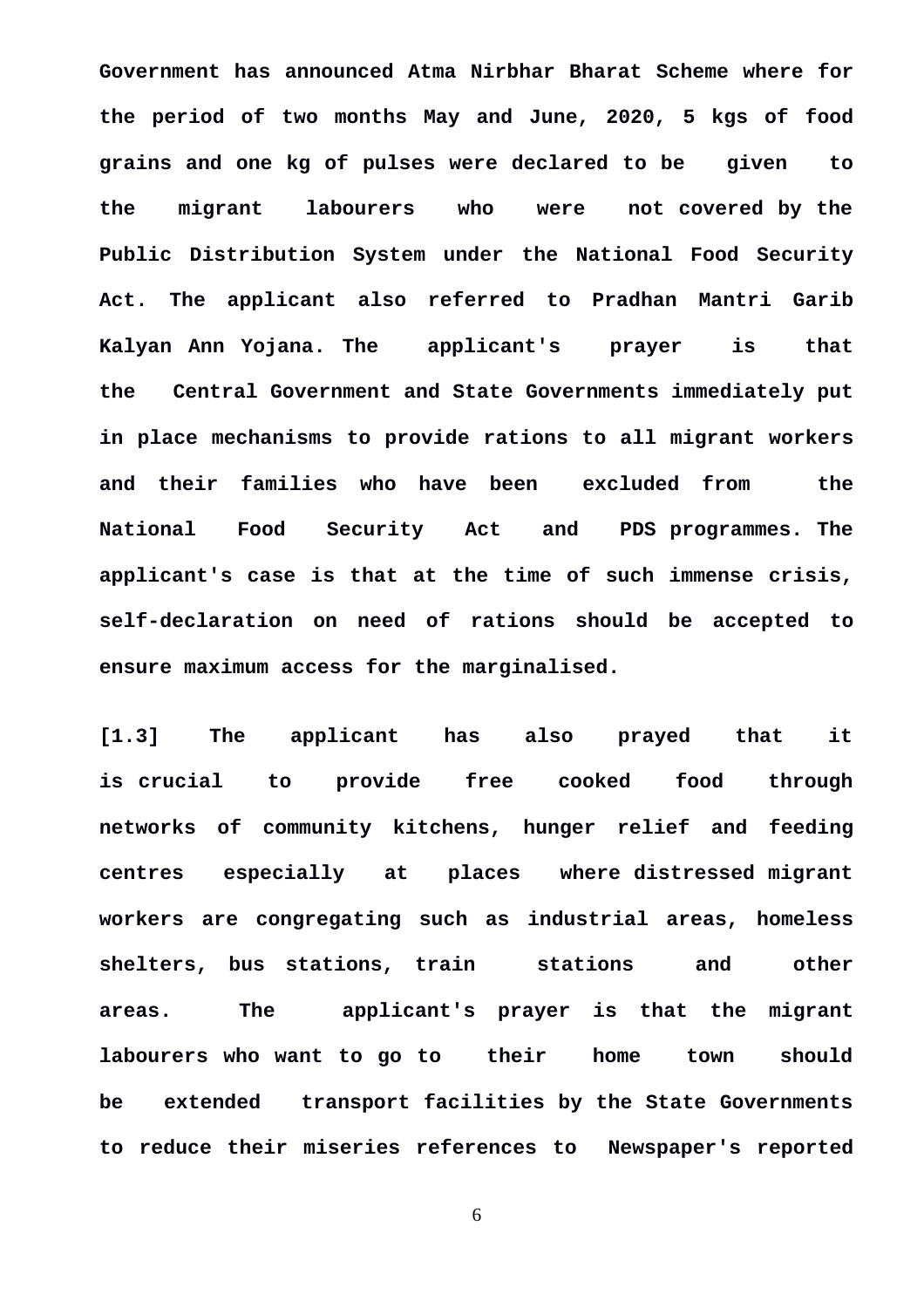**dated 20.04.2021, Times of India have been made, newspaper reported regarding over-charging of fares by the private vehicles has also been highlighted. The applicant prays that authorities must ensure for those migrant labourers who wish to go back to their villages for which purpose necessary transport may be provided by the Central and State Governments. It is further pleaded that effective dissemination of information about all welfare schemes put in place for migrant workers which will be published so that migrant labourers may access the schemes.**

**[2.0] After having heard learned counsel for the parties we direct the Central Government as well as the Government of State of NCT of Delhi, State of U.P. and State of Haryana (for the Districts included in the NCR) to file a reply to the application suggesting means and measures by which they shall ameliorate miseries of stranded migrant labourers. We also issue notice on the application to State of Maharashtra, State of Gujarat and State of Bihar to file their reply giving the details of the measures which they propose to take to ameliorate the miseries of migrant workers regarding transportation of stranded migrant workers and providing dry ration as well as cooked meals to the stranded migrant workers. In the meantime,**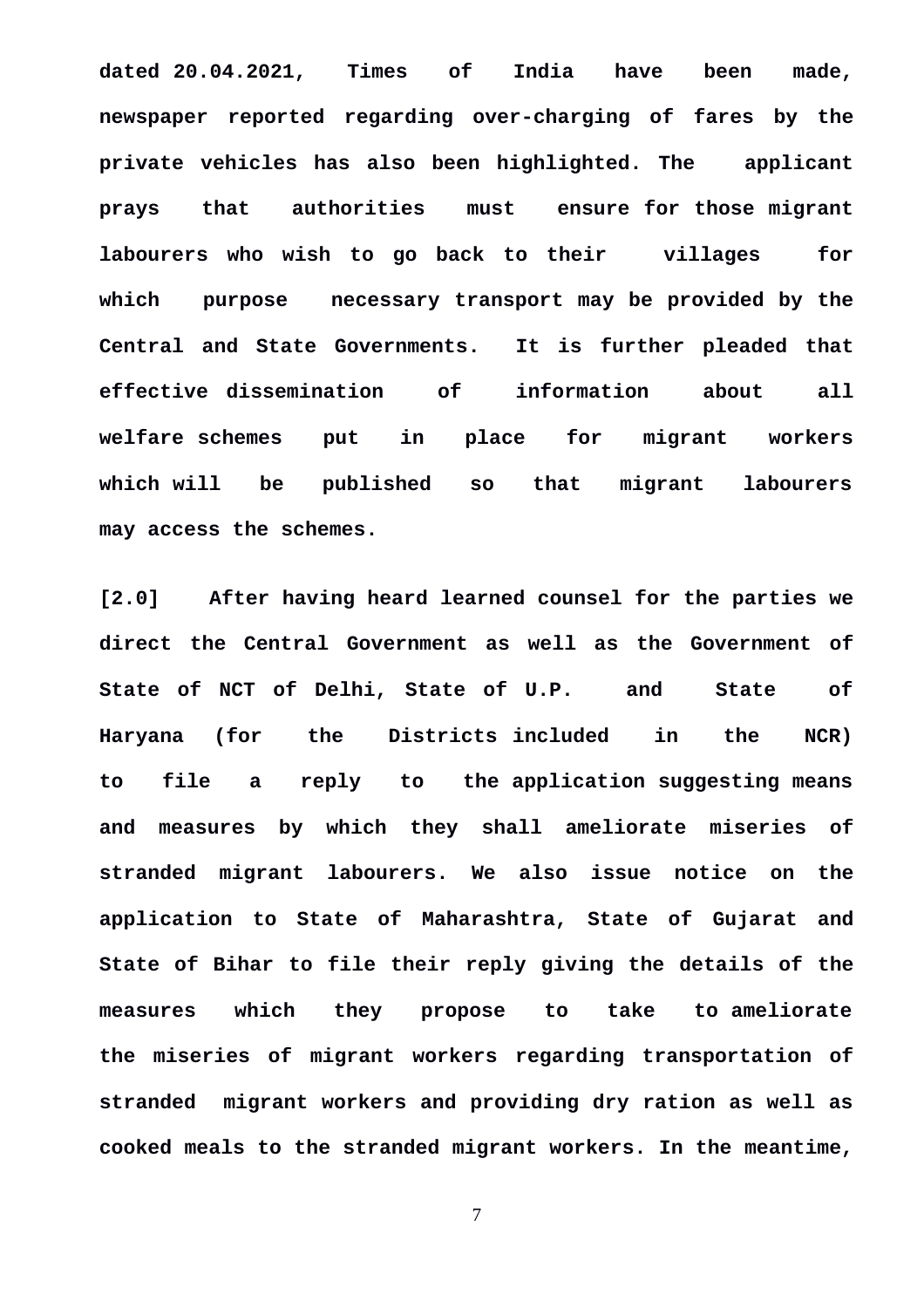## **we issue following interim directions:**

**(1) Dry ration to migrant workers in National Capital Region under Atma Nirbhar Bharat Scheme or any other scheme be provided by the Union of India, NCT of Delhi, State of U.P. and State of Haryana utilising the Public Distribution System prevalent in each State with effect from May, 2021. While providing dry ration the authorities of the States shall not insist on an identity card for those migrant labourers who do not possess for the time being and on self-declaration made by the stranded migrant labourers dry ration be given to them.**

**(2) NCT of Delhi, State of U.P. and State of Haryana (for the Districts included in the NCR) shall ensure that adequate transport is provided to stranded migrant labourers (in the National Capital Region) who want to return to their home. The District Administration in coordination with Police Administration may identify such stranded migrant labourers and facilitate their transport either by road transport or train. The Union of India may also issue necessary instructions to Ministry of Railways to take necessary and adequate measures to cater the need of migrant labourers.**

**(3) NCT of Delhi, State of U.P. and State of Haryana (for the Districts included in the NCR) shall open community kitchen at welladvertised places (in the National Capital Region) for stranded migrant labourers so that they and their family**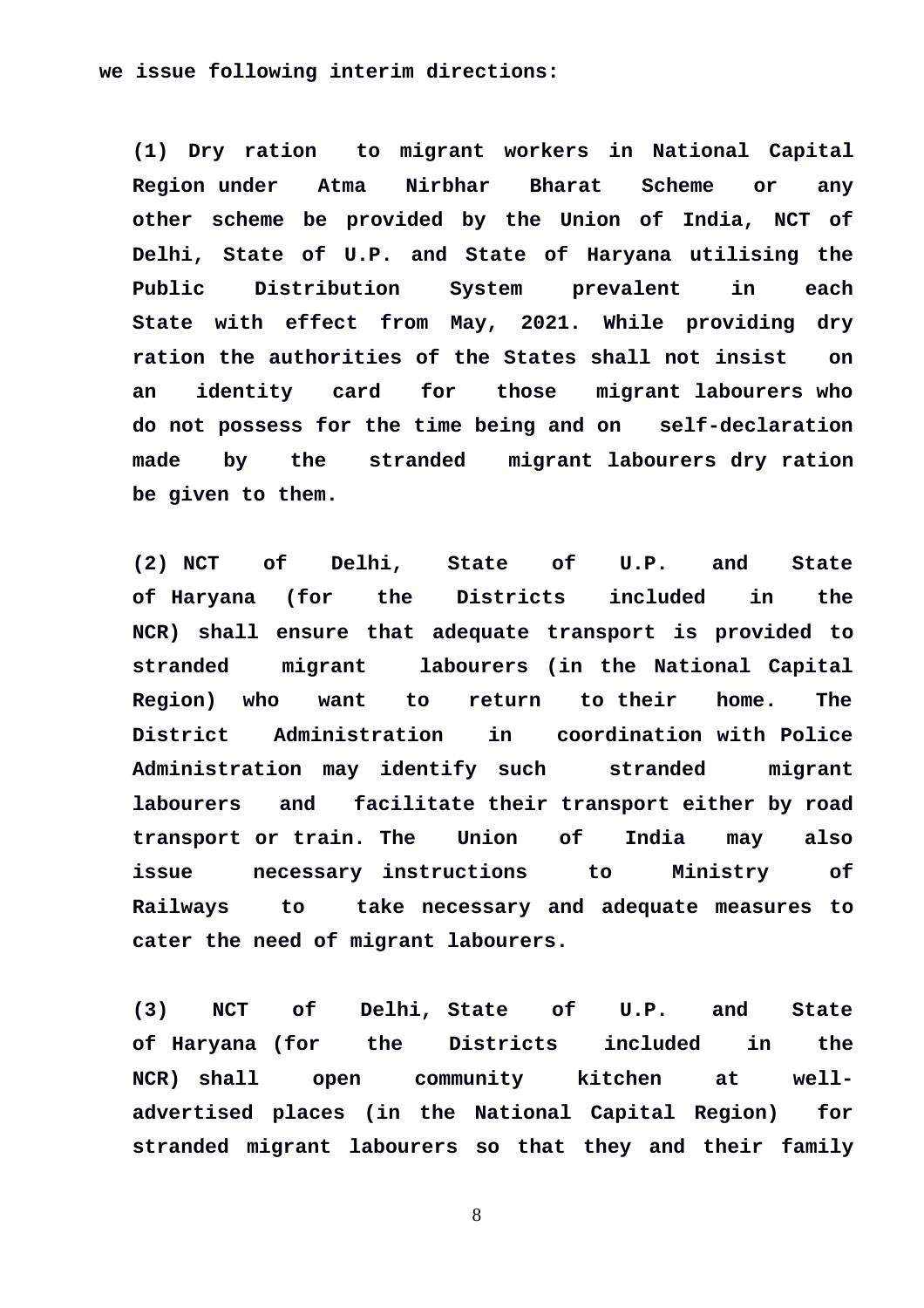**members who are stranded could get two meals a day.**

**[3.0] In our earlier order dated 09.06.2020, in paragraphs**

**24 and 31, we noted and observed as under:**

**"24. An application was filed by National Human Rights Commission for intervention, which has been allowed. In the application the National Human Rights Commission has referred to six instances where the National Human Right Commission has taken suo motu cognizance of the issues and had issued notices to various Government departments. We have no doubt that National Human Rights Commission shall take those proceedings to its logical end. National Human Rights Commission has also suggested certain short-term measures and long-term measures to ameliorate the conditions of the migrant workers. Reference of enactments, namely, Interstate Migrant Workmen (Regulations of Employment and Conditions of Service) Act, 1979 as well as Construction Workers (Regulation of Employment and Conditions of Service) Act, 1996 have been made to. Reference has also been made to Unorganised Workers' Social Security Act, 2008. With regard to working of the aforesaid enactments and the measures taken by the different States, we shall consider the response of the States and thereafter shall consider the issues raised regarding shortterm measures and long-term measures.**

**31. As noted above, majority of stranded workers have reached at their native places. The second major task which has now to be undertaken by the concerned States and Union Territories is of taking care of those migrant workers/labourers who have returned to their native places after cessation of their employment. The first step in this regard is to maintain record of all such migrant workers, who have arrived at different places, towns in different States. The details of migrant workers, nature of their skill, place of their earlier employment be maintained in prescribed proforma to be formulated by the concerned State at village level, block level and the district level so that necessary helps can be extended by the State authorities and district authorities to these migrant labourers. Counselling centres be set up by**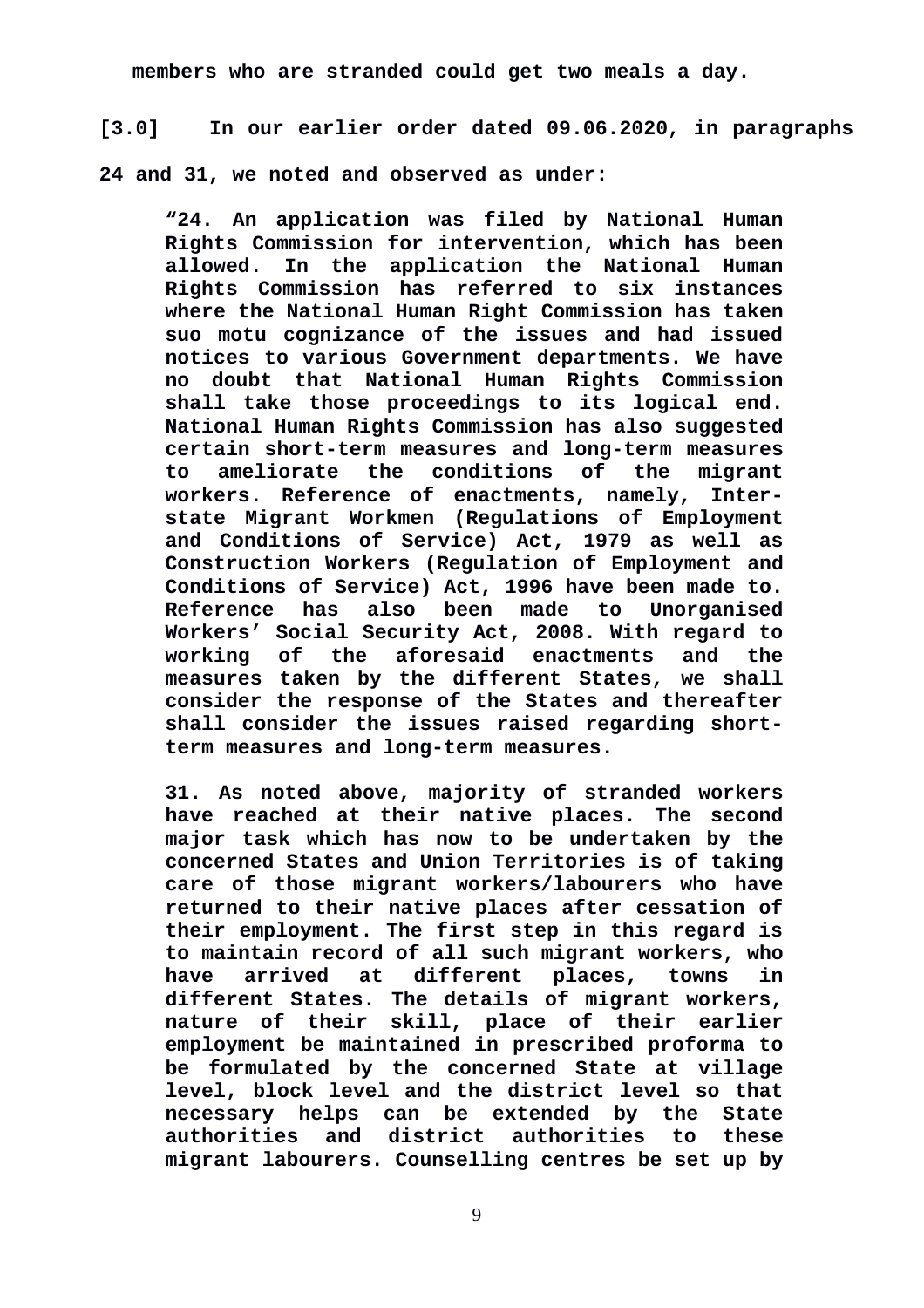**the concerned State at block level and the district level to provide all information regarding Government schemes and other avenues of employment to these workers and where possible to expand the avenues of employment to these workers so that they may not sit idle and they may be utilised as a resource by the State. Various counsel appearing for the States and other counsel have also submitted that some of the migrant labourers, who got themselves registered to return to their native place have changed their mind and after reopening of the industries and factories they have re-joined employment and are not willing to return. It is further submitted that some of the migrant workers who have returned to native place, now are willing to come back to their place of employment and are ready to undertake return journey in search of the employment. The State may also provide necessary information and facilitate the return of the workers who want to return to their employment. Necessary information should be provided by the State in this regard by creating help desk with the help of railway authorities and road transport authorities. Apart from schemes, which are run by the Central Government for the benefit of people in the country, each State have also their own schemes taking care of different aspects including providing avenues for employment. Migrant labourers and other needy persons should be made aware of all schemes through counselling centres and help desk which may be established by the States at district levels and block levels to extend helping hand to large number of migrant workers. We are also of the view that all States and Union Territories should bring on record the different schemes which are enforced in the concerned State which may benefit these migrant labourers so that it may also be examined by this Court for issuing appropriate direction in that regard."**

**Thereafter, we granted two weeks' time to all the States and Union Territories to submit additional affidavits in response to various aspects, as noticed in the said order. The Central Government was also directed to bring on record**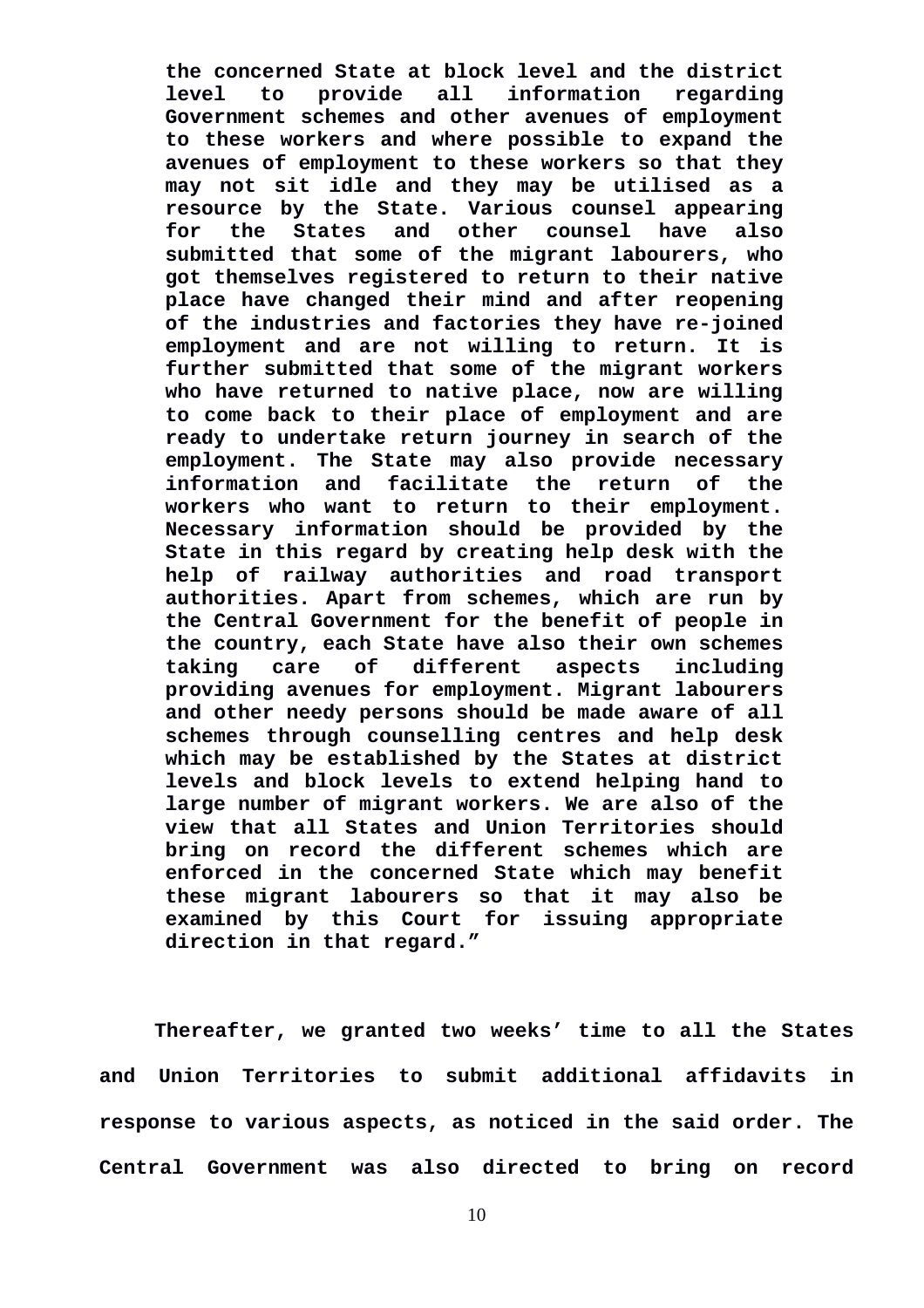**different schemes which can be taken by migrant labourers which may also be taken by additional affidavits within two weeks.** 

**Thereafter, in paragraph 35(6), it was directed as under:**

**"(6) The details of all migrant labourers, who have reached their native places, shall be maintained with details of their skill, nature of employment, earlier place of employment. The list of migrant labourers shall be maintained village wise, block wise and district wise to facilitate the administration to extend benefit of different schemes which may be applicable to such migrant workers."**

**That, thereafter the matter again came up for hearing on 31.07.2020 and discussed in detail the issue with respect to the migrants and also noted the earlier order dated 09.06.2020 referred to hereinabove in paragraphs 14 to 16. We also noted the submissions made by the learned Counsel appearing for respective parties on the issue of food security, health insurance for migrant labourers, presumption of work of migrant labourers and relaxation on insistence of registration. We observed that the above issue shall be considered after the necessary affidavits as directed above are filed by the States/Union Territories.**

**Thereafter, by order dated 01.09.2020, the Court granted further two weeks' time to the States/Union Territories to file their responses and the steps taken on the aforesaid**